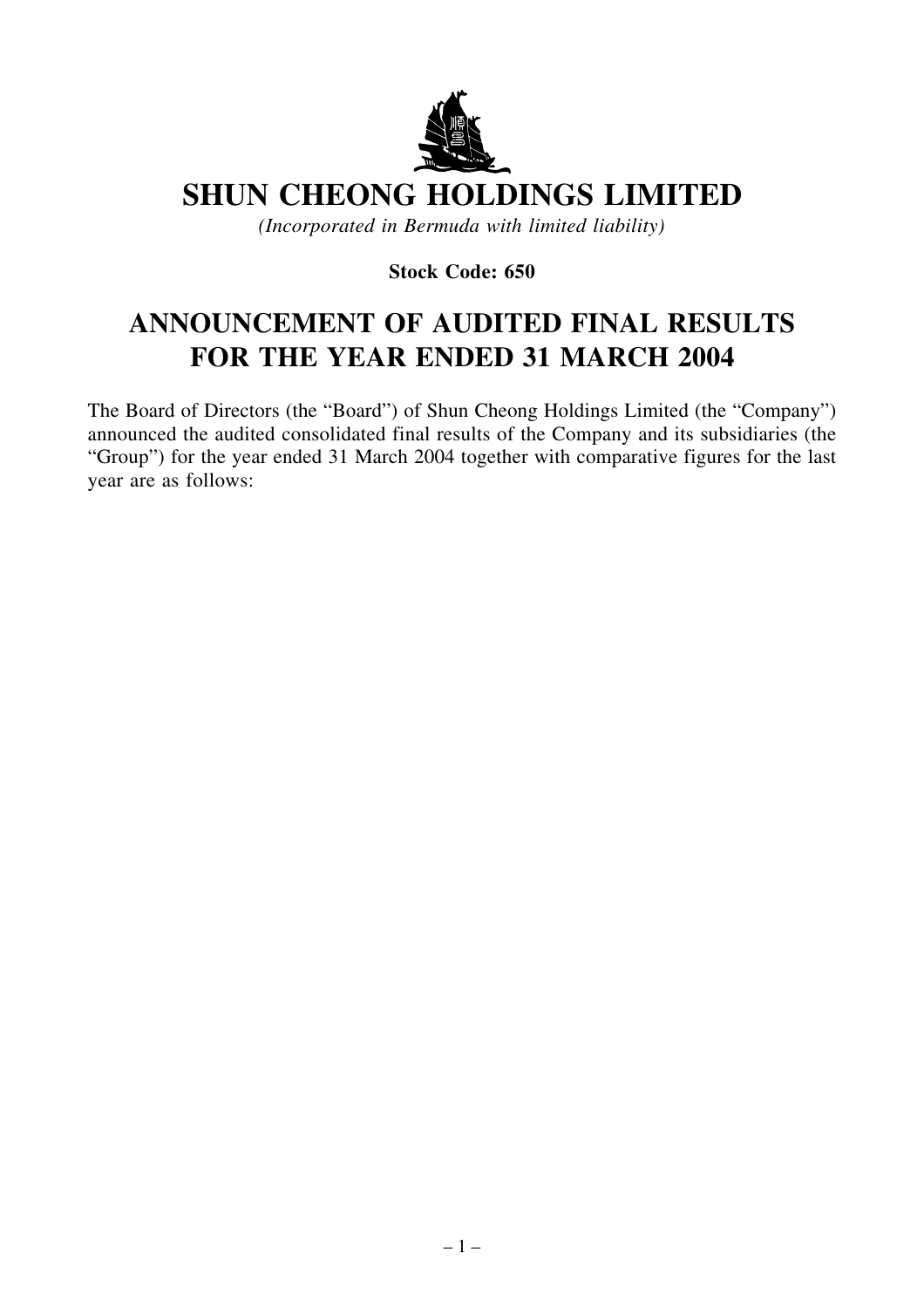|                                                       | <b>Notes</b>   | 2004<br><b>HK\$'000</b> | 2003<br><b>HK\$'000</b> |
|-------------------------------------------------------|----------------|-------------------------|-------------------------|
|                                                       |                |                         |                         |
| <b>TURNOVER</b>                                       | $\overline{2}$ |                         |                         |
| Continuing operations                                 | $\overline{7}$ | 734,189                 | 644,019                 |
| Discontinued operations                               |                |                         | 291                     |
|                                                       |                | 734,189                 | 644,310                 |
| Cost of installation and cost of sales                |                | (633,591)               | (553, 836)              |
| Gross profit                                          |                | 100,598                 | 90,474                  |
| Other revenue                                         |                | 1,842                   | 2,718                   |
| Administrative expenses                               |                | (77, 943)               | (80, 814)               |
| Gain on dissolution of discontinued operations        |                | 4,105                   |                         |
| Loss on dissolution of a subsidiary                   |                | (33)                    |                         |
| Provision for amounts due from former                 |                |                         |                         |
| subsidiaries                                          |                | (2,179)                 |                         |
| Unrealised holding losses on long term<br>investments |                | (8, 863)                | (8,374)                 |
| PROFIT FROM OPERATING ACTIVITIES                      | $\mathfrak{Z}$ | 17,527                  | 4,004                   |
| Finance costs                                         | $\overline{4}$ | (1,877)                 | (2,034)                 |
|                                                       |                |                         |                         |
| Share of losses of associates                         |                | 15,650                  | 1,970                   |
|                                                       |                |                         | (2)                     |
| PROFIT BEFORE TAX                                     |                | 15,650                  | 1,968                   |
| Tax                                                   | 5              | (4, 418)                | (4,872)                 |
| PROFIT/(LOSS) BEFORE MINORITY                         |                |                         |                         |
| <b>INTERESTS</b>                                      |                | 11,232                  | (2,904)                 |
| Minority interests                                    |                | (9, 427)                | (11, 781)               |
|                                                       |                |                         |                         |
| NET PROFIT/(LOSS) FROM ORDINARY                       |                |                         |                         |
| <b>ACTIVITIES ATTRIBUTABLE TO</b>                     |                |                         |                         |
| <b>SHAREHOLDERS</b>                                   |                | 1,805                   | (14,685)                |
| <b>EARNINGS/(LOSS) PER SHARE</b>                      | 6              |                         |                         |
| <b>Basic</b>                                          |                | $0.39$ cents            | $(3.17$ cents)          |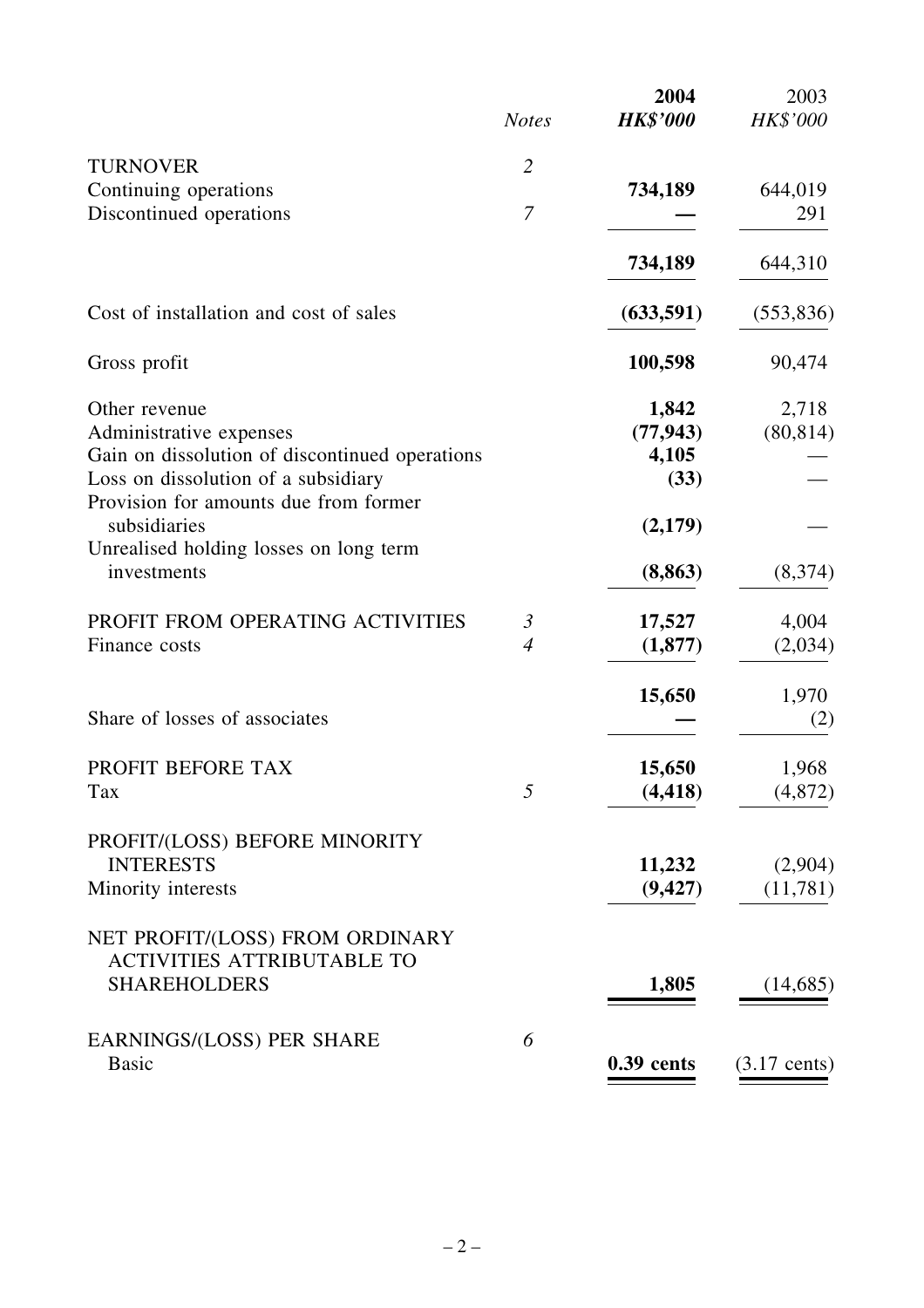#### *Notes:*

#### **1. Adoption of a revised Statement of Standard Accounting Practice ("SSAP")**

SSAP 12 (Revised) "Income taxes" is effective for the first time for the current year's financial statements, which prescribes the accounting for income taxes payable or recoverable, arising from the taxable profit or loss for the current period (current tax); and income taxes payable or recoverable in future periods, principally arising from taxable and deductible temporary differences and the carryforward of unused tax losses (deferred tax).

The SSAP has had no significant impact for these financial statements on the amounts recorded for income taxes. However, the related note disclosures are now more extensive than previously required.

#### **2. Turnover and segment information**

The Group has determined business segments should be presented as its primary segment reporting basis.

#### **a. Business segments**

|                                                                                          | <b>Building services</b><br>contracting business<br>2004<br>2003 |         | Project<br>management<br>2004<br>2003 |       | <b>Trading of electrical</b><br>and mechanical<br>engineering<br>materials<br>and equipment<br>2004<br>2003 |        | (Discontinued)<br>Provision<br>of broadband<br>connectivity<br>services<br>2004<br>2003 |       |                                     |          |                                                                                                                      |          |
|------------------------------------------------------------------------------------------|------------------------------------------------------------------|---------|---------------------------------------|-------|-------------------------------------------------------------------------------------------------------------|--------|-----------------------------------------------------------------------------------------|-------|-------------------------------------|----------|----------------------------------------------------------------------------------------------------------------------|----------|
|                                                                                          |                                                                  |         |                                       |       |                                                                                                             |        |                                                                                         |       | <b>Eliminations</b><br>2004<br>2003 |          | Consolidated<br>2004<br>2003                                                                                         |          |
|                                                                                          |                                                                  |         |                                       |       |                                                                                                             |        |                                                                                         |       |                                     |          | HK\$'000 HK\$'000 HK\$'000 HK\$'000 HK\$'000 HK\$'000 HK\$'000 HK\$'000 HK\$'000 HK\$'000 HK\$'000 HK\$'000 HK\$'000 |          |
| Segment revenue:<br>Sales to external customers                                          | 704,579                                                          | 588,147 | 2,240                                 | 4,638 | 27,370                                                                                                      | 51,234 |                                                                                         | 291   |                                     |          | 734,189                                                                                                              | 644,310  |
| Inter-segment sales                                                                      |                                                                  |         |                                       |       | 9,951                                                                                                       | 8,342  |                                                                                         |       | (9,951)                             | (8, 342) |                                                                                                                      |          |
| Total revenue                                                                            | 704,579                                                          | 588,147 | 2,240                                 | 4,638 | 37,321                                                                                                      | 59,576 |                                                                                         | 291   | (9,951)                             |          | $(8,342)$ 734,189                                                                                                    | 644,310  |
| Segment results                                                                          | 23,122                                                           | 4,874   | 2,240                                 | 4,638 | (2,707)                                                                                                     | 606    |                                                                                         | (458) |                                     |          | 22,655                                                                                                               | 9,660    |
| Interest income and<br>unallocated gain                                                  |                                                                  |         |                                       |       |                                                                                                             |        |                                                                                         |       |                                     |          | 1,842                                                                                                                | 2,718    |
| Gain on dissolution of<br>discontinued operations<br>Loss on dissolution of a subsidiary |                                                                  |         |                                       |       |                                                                                                             |        |                                                                                         |       |                                     |          | 4,105<br>(33)                                                                                                        |          |
| Provision for amounts due<br>from former subsidiares                                     |                                                                  |         |                                       |       |                                                                                                             |        |                                                                                         |       |                                     |          | (2,179)                                                                                                              |          |
| Unrealised holding losses on<br>long term investments                                    |                                                                  |         |                                       |       |                                                                                                             |        |                                                                                         |       |                                     |          | (8, 863)                                                                                                             | (8,374)  |
| Finance costs                                                                            |                                                                  |         |                                       |       |                                                                                                             |        |                                                                                         |       |                                     |          | (1, 877)                                                                                                             | (2,034)  |
| Share of losses of associates                                                            |                                                                  |         |                                       |       |                                                                                                             |        |                                                                                         |       |                                     |          |                                                                                                                      | (2)      |
| Profit before tax                                                                        |                                                                  |         |                                       |       |                                                                                                             |        |                                                                                         |       |                                     |          | 15,650                                                                                                               | 1,968    |
| Tax                                                                                      |                                                                  |         |                                       |       |                                                                                                             |        |                                                                                         |       |                                     |          | (4, 418)                                                                                                             | (4, 872) |
| Profit/(Loss) before minority interests                                                  |                                                                  |         |                                       |       |                                                                                                             |        |                                                                                         |       |                                     |          | 11,232                                                                                                               | (2,904)  |
| Minority interests                                                                       |                                                                  |         |                                       |       |                                                                                                             |        |                                                                                         |       |                                     |          | (9, 427)                                                                                                             | (11,781) |
| Net profit/(Loss) from ordinary activities<br>attributable to shareholders               |                                                                  |         |                                       |       |                                                                                                             |        |                                                                                         |       |                                     |          | 1,805                                                                                                                | (14,685) |
|                                                                                          |                                                                  |         |                                       |       |                                                                                                             |        |                                                                                         |       |                                     |          |                                                                                                                      |          |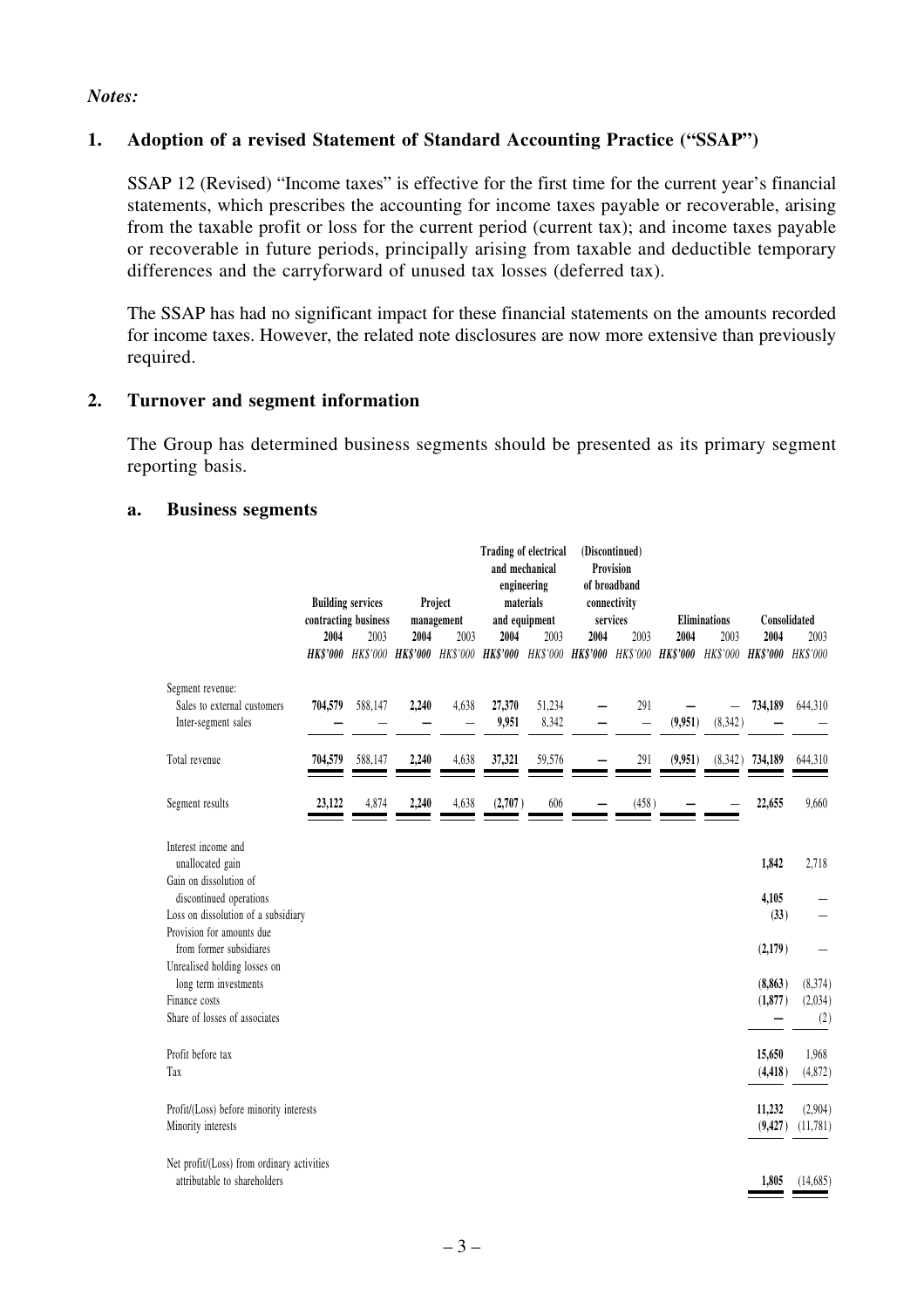## **b. Geographical segments**

No geographical segment information is presented as over 90% of the Group's revenue was derived from customers based in Hong Kong and over 90% of the Group's assets were located in Hong Kong.

#### **3. Profit from operating activities**

**4. Finance costs**

The Group's profit from operating activities is arrived at after charging/(crediting):

|                                                    | 2004            | 2003     |
|----------------------------------------------------|-----------------|----------|
|                                                    | <b>HK\$'000</b> | HK\$'000 |
| Cost of inventories sold                           | 24,583          | 43,188   |
| Cost of installation                               | 609,008         | 510,648  |
|                                                    | 633,591         | 553,836  |
| Depreciation                                       | 2,539           | 3,087    |
| Minimum lease payments under operating leases      |                 |          |
| in respect of land and buildings                   | 1,425           | 1,993    |
| Auditors' remuneration                             | 800             | 800      |
| Staff costs (including directors' remuneration):   |                 |          |
| Wages and salaries                                 | 64,181          | 64,217   |
| Pension scheme contributions                       | 2,811           | 2,982    |
| Less: Forfeited contributions                      | (1,038)         | (238)    |
| Net pension contributions                          | 1,773           | 2,744    |
|                                                    | 65,954          | 66,961   |
| Provision for bad debts                            | 109             |          |
| Recovery of bad debts                              | (392)           | (754)    |
| Loss on disposal of fixed assets                   | 7               | 434      |
| Interest income                                    | (203)           | (568)    |
| <b>Finance costs</b>                               |                 |          |
|                                                    | 2004            | 2003     |
|                                                    | <b>HK\$'000</b> | HK\$'000 |
| Interest on bank loans, overdrafts and other loans |                 |          |
| wholly repayable within five years                 | 1,110           | 1,405    |
| Bank charges                                       | 716             | 546      |
| Interest on finance leases                         | 51              | 83       |
|                                                    |                 |          |

1,877 2,034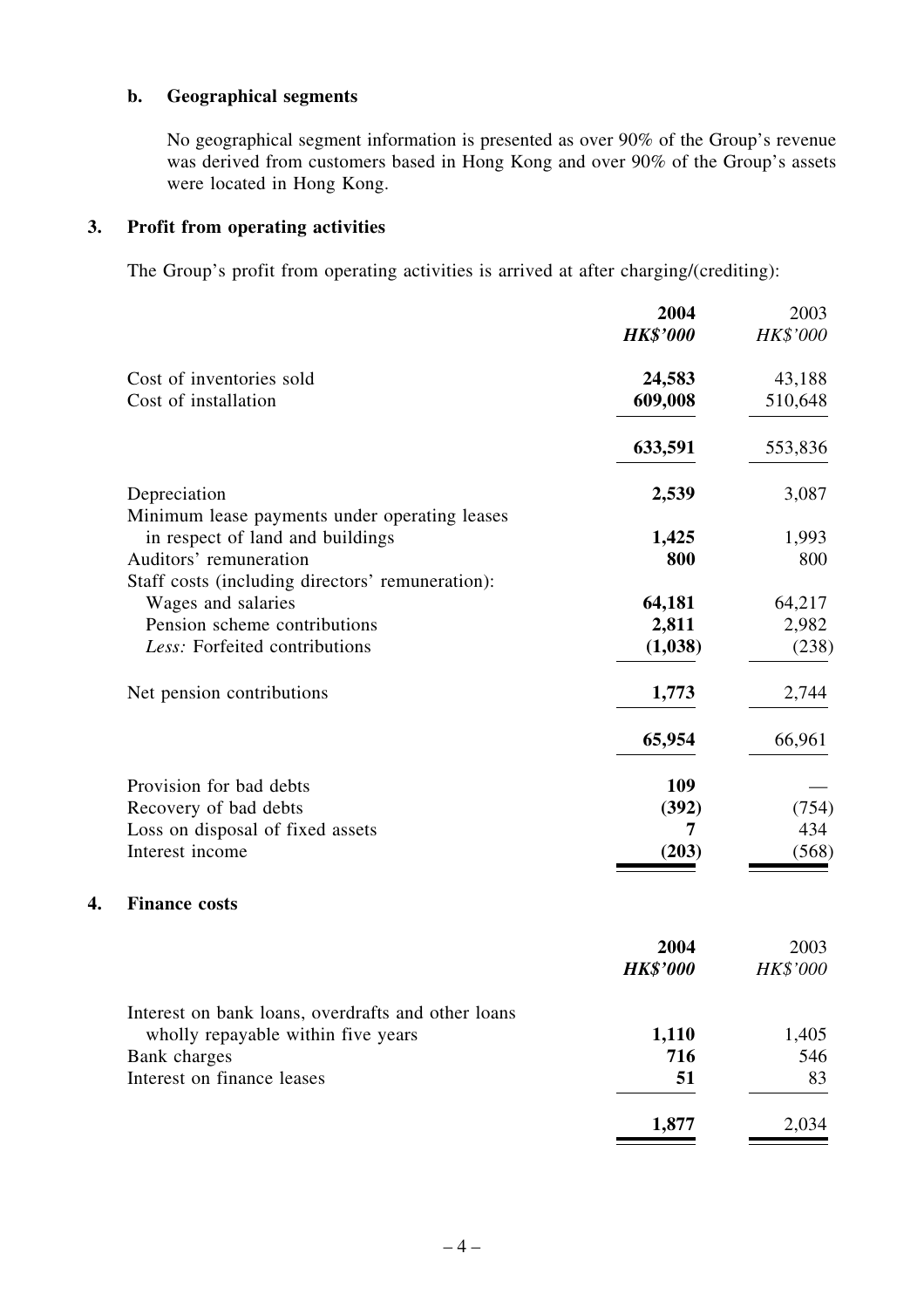#### **5. Tax**

The Company is exempted from taxation in Bermuda until 2016.

Hong Kong profits tax has been provided at the rate of 17.5% (2003 – 16%) on the estimated assessable profits arising in or derived from Hong Kong.

Taxation charge comprised:

|                              | 2004<br><b>HK\$'000</b> | 2003<br>HK\$'000 |
|------------------------------|-------------------------|------------------|
| Hong Kong                    |                         |                  |
| Current year                 | 4,590                   | 5,245            |
| Overprovision in prior years | (66)                    | (66)             |
| Deferred taxation            | (106)                   | (307)            |
| Tax charge for the year      | 4,418                   | 4,872            |

#### **6. Earnings/(Loss) per share**

The calculations of earnings/(loss) per share were based on the net profit attributable to shareholder of HK\$1,805,000 (2003: net loss of HK\$14,685,000) and 463,721,600 ordinary shares (2003: 463,721,600 shares) in issue during the year.

The diluted earnings/(loss) per share for the year ended 31 March 2004 and 2003 had not been disclosed as no diluting events existed during the two years.

#### **7. Discontinued operations**

In prior years, in view of a strategic plan by the Group to concentrate on its core activities, the directors determined to phase out the Group's broadband connectivity services business and it was substantially abandoned during the year ended 31 March 2002. In addition, certain of the Group's interests in a subsidiary, which was principally involved in the provision of design, installation and maintenance services of karaoke-on-demand systems, was disposed during the year ended 31 March 2002. Accordingly, the directors considered the aforesaid two businesses were discontinued operations during the year ended 31 March 2002.

During the year ended 31 March 2003, there were essentially no business activities of the broadband connectivity services. The subsidiary engaged in the broadband connectivity services business was in liquidation as of 31 March 2003 and was dissolved in August 2003 resulting in a gain of approximately HK\$4.1 million arising on the dissolution of the subsidiary being recorded in the consolidated profit and loss account for the year ended 31 March 2004.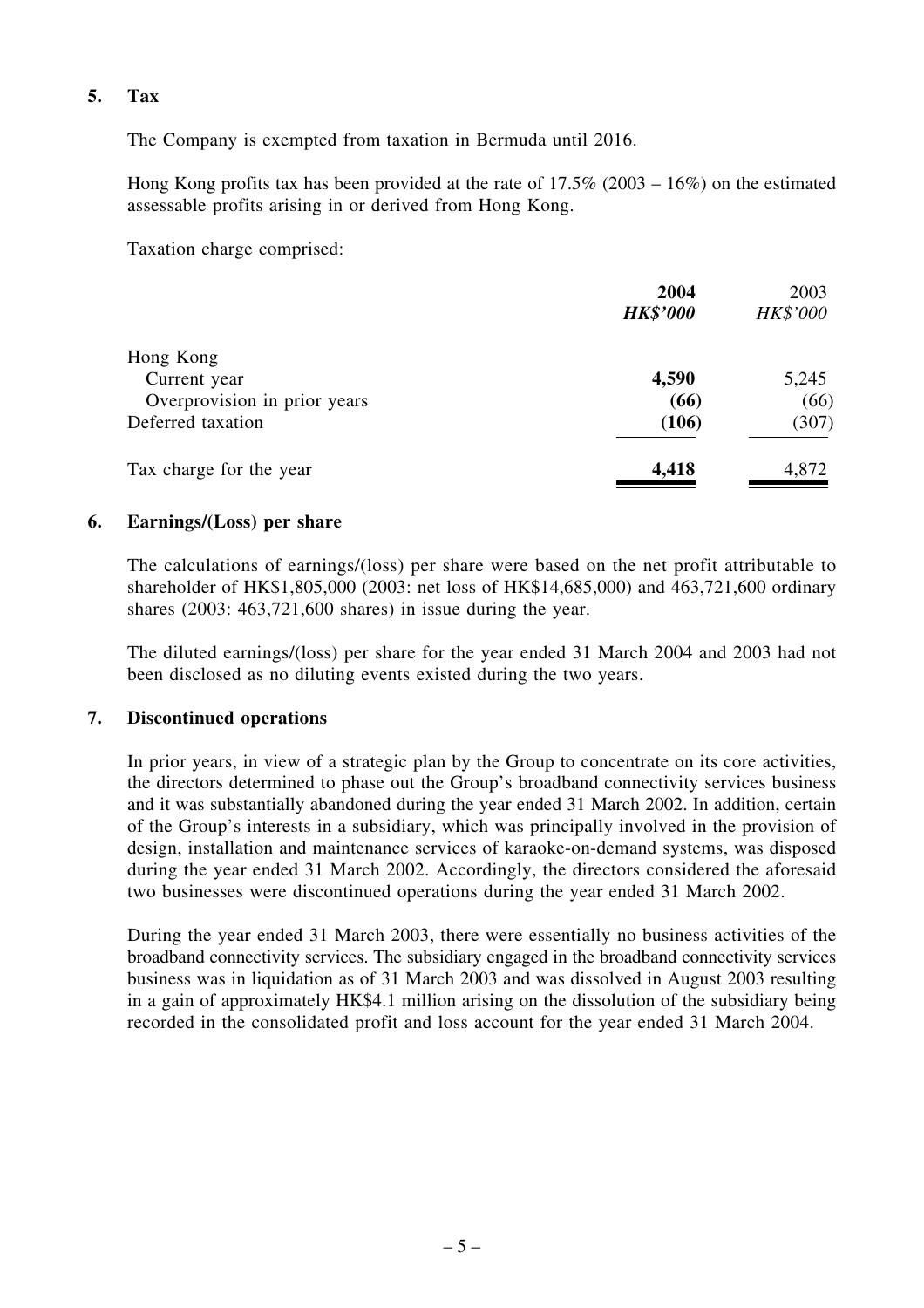## **DIVIDEND**

The Board does not propose any final dividend in respect of the year ended 31 March 2004 (2003: Nil).

# **QUALIFIED AUDIT OPINION**

The auditors' report on the Group's and the Company's financial statements for the year ended 31 March 2004 stated that the evidence available to them was limited in respect of the Group's three equity long term investments in unlisted companies in the consolidated balance sheet as at 31 March 2004. Such investments have nil carrying values in the consolidated balance sheet as at 31 March 2004 after fair value provisions of approximately HK\$8,036,000 (2003: HK\$5,435,000) were made by the directors in the current year. The auditors were unable to satisfy themselves as to the reliability of the financial information on which these provisions were based and there were no practical alternative audit procedures that the auditors could perform to satisfy themselves that these investments have been fairly stated at 31 March 2004, or as to the appropriateness of the unrealised holding losses on these three investments of approximately HK\$8,036,000 included in the profit and loss account for the year ended 31 March 2004.

The auditors' report in respect of the year ended 31 March 2003 was also qualified on account of a similar scope limitation in respect of the fair value of these three equity investments aggregating HK\$8,036,000 as at 31 March 2003 and the unrealised holding loss on these investments of approximately HK\$5,435,000 recognised in the profit and loss account for the year ended 31 March 2003.

Except for any adjustments that might have been found to be necessary had the auditors been able to obtain sufficient evidence relating to the Group's three long term investments referred to above, in the opinion of the auditors the financial statements give a true and fair view of the state of affairs of the Company and of the Group as at 31 March 2004 and of the profit and cash flows of the Group for the year then ended and have been properly prepared in accordance with the disclosure requirements of the Companies Ordinance.

## **BUSINESS REVIEW**

The Group's turnover for the year ended 31 March 2004 was approximately HK\$734 million (2003: HK\$644 million), an increase of 14% over last year. The net profit for the year was approximately HK\$1.8 million (2003: net loss of HK\$14.7 million), which included a gain on dissolution of discontinued operations of approximately HK\$4.1 million, less provision for amounts due from former subsidiaries of approximately HK\$2.2 million and unrealised losses on long term investments of approximately HK\$8.9 million (2003: HK\$8.4 million).

The significant slow down in housing developments in both public and private sectors continued during the year with limited availability of building services projects. As a result, the Group continued to face fierce competition amongst eligible contractors. As at 31 March 2004, the Group had uncompleted contracts on hand of approximately HK\$698 million while those of the last year were approximately HK\$869 million.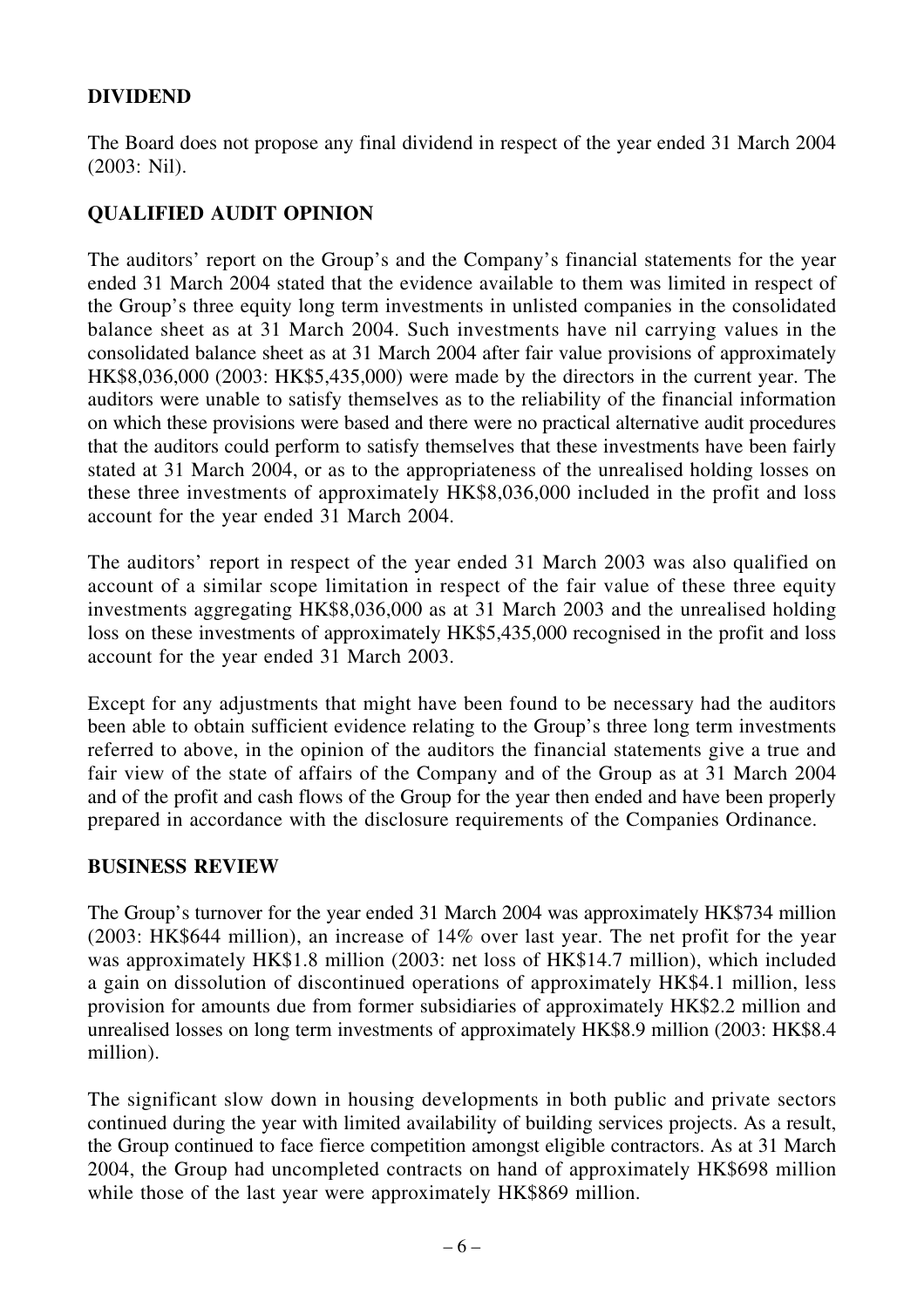#### **BUSINESS PROSPECTS**

Local economy improved during the fiscal year under review. Annual growth has been revised to 6% in recent months and deflation was reduced to 0.1%. Unemployment rate also declined from last year's 8.6% to the current level of 7%. However, there remains chronic shortage of new projects to provide sufficient work for the workforce in the building industry. As a result, the Group continued to suffer from keen competition. Tender prices were awarded at little or no profit margin incommensurate with the commercial risks involved.

With the initiative from the Central Government to provide greater involvement of Hong Kong companies in the infrastructure development of Pan Pearl River Delta, it is hoped that there will be new opportunities for business in the Greater China in coming years. Despite this adverse market conditions, your directors remain optimistic of improved performance in the coming year.

## **LIQUIDITY AND FINANCIAL RESOURCES**

The Group's cash and bank balances are mostly in Hong Kong Dollars. The cash and bank deposit balances were approximately HK\$36.9 million as at 31 March 2004, while that of previous year were approximately HK\$54.2 million. The total bank borrowings were approximately HK\$30.3 million as at 31 March 2004, a decrease of approximately HK\$6.8 million as compared to that of last year. The decrease was mainly due to the repayment of bank loan during the year. The total bank borrowings substantially comprised bank overdraft, term loan and trust receipt loans at various interest rates. As at 31 March 2004, the ratio of the total bank borrowings to shareholders' equity was approximately 30%. As the Group's transactions are mostly settled by Hong Kong Dollars, the use of financial instruments for hedging purposes is not considered necessary.

## **TREASURY AND FUNDING POLICY**

The Group's overall treasury and funding policy is that of risk management and control. The assets and liabilities of the Group are mainly denominated either in Hong Kong or United States Dollars. Accordingly, the Group has minimal exposure to foreign exchange fluctuation. However, the Group will closely monitor the overall currency and interest rate exposures. When considered appropriate, the Group will hedge against currency exposure as well as interest rate exposure.

## **PLEDGED OF ASSETS**

As at 31 March 2004, certain of the Group's leasehold land and properties with net book value of HK\$16.1 million and bank fixed deposits of HK\$26.8 million were pledged to secure general banking facilities granted to the Group.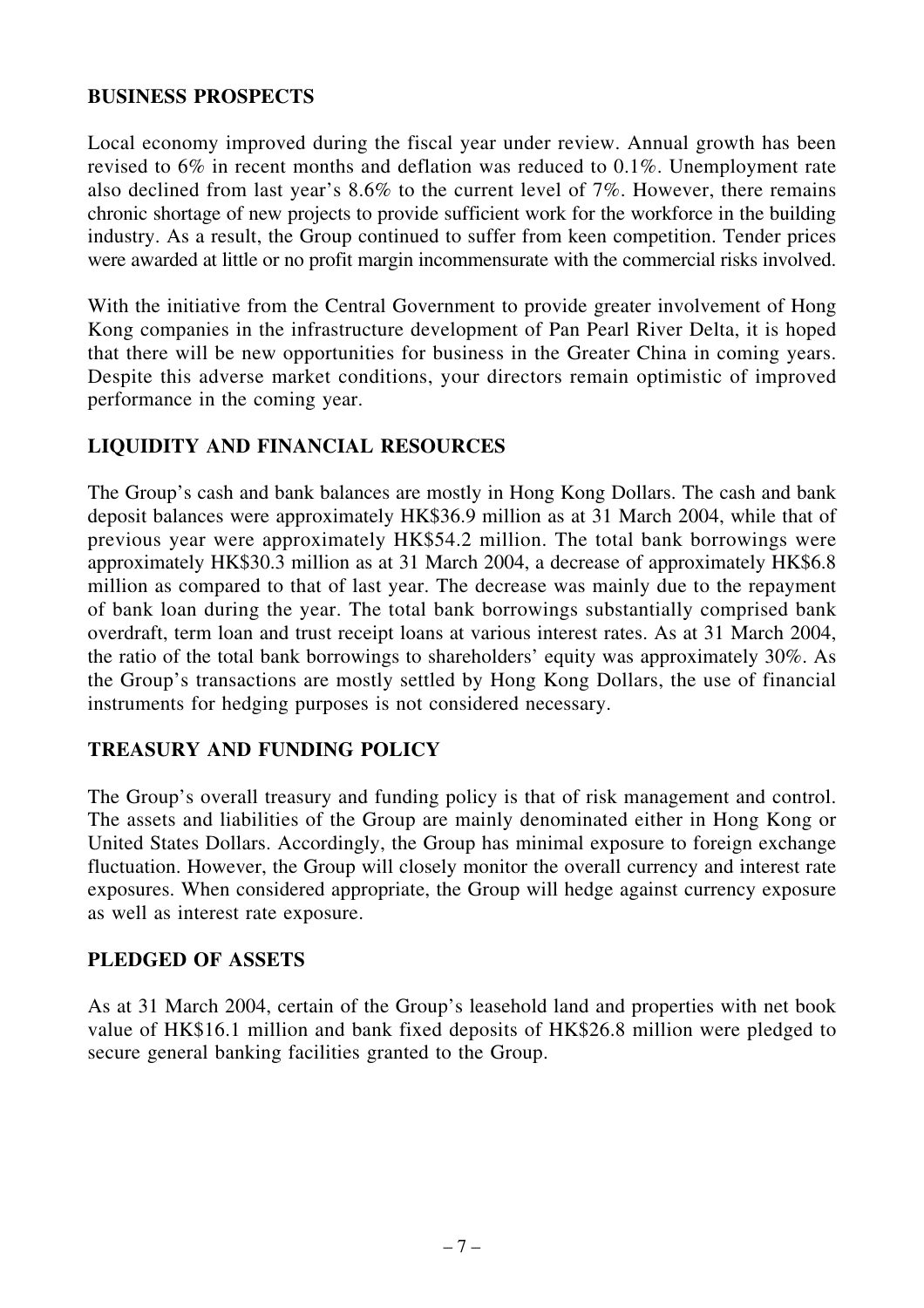## **EMPLOYEES AND REMUNERATION POLICY**

The Group employed approximately 230 employees as at 31 March 2004.

Remuneration is determined by reference to market terms and the qualifications and the experience of the staff concerned. Salaries are reviewed annually depending on individual merits. The Group also provides other benefits including retirement benefits scheme, medical insurance and educational subsidy to all eligible staff.

#### **CONTINGENT LIABILITIES**

The Group had no material contingent liabilities as at 31 March 2004.

## **AUDIT COMMITTEE**

The Company has an audit committee which was established in accordance with the requirements of the Code of Best Practice for the purposes of reviewing and providing supervision over the Group's financial reporting process and the internal control systems of the Group.

The audit committee comprises four members, Dr. Chan Chok Ki, Mr. Ho Hin Kwan, Edmund and Mr. Yu Hon To, David being independent non-executive directors of the Company, and Mr. Yu Sek Kee, Stephen, a non-executive director of the Company.

## **PURCHASE, SALES OR REDEMPTION OF LISTED SHARES**

During the year, neither the Company nor any of its subsidiaries purchased, sold or redeemed any of the Company's listed shares.

## **CODE OF BEST PRACTICE**

In the opinion of the directors, the Company complied with the Code of Best Practice as set out in Appendix 14 of the Listing Rules of the Stock Exchange of Hong Kong Limited (the "Listing Rules") throughout the accounting period covered by the annual report except that three independent non-executive directors are not appointed for specific terms but they are subject to retirement by rotation in accordance with the Company's Bye-laws.